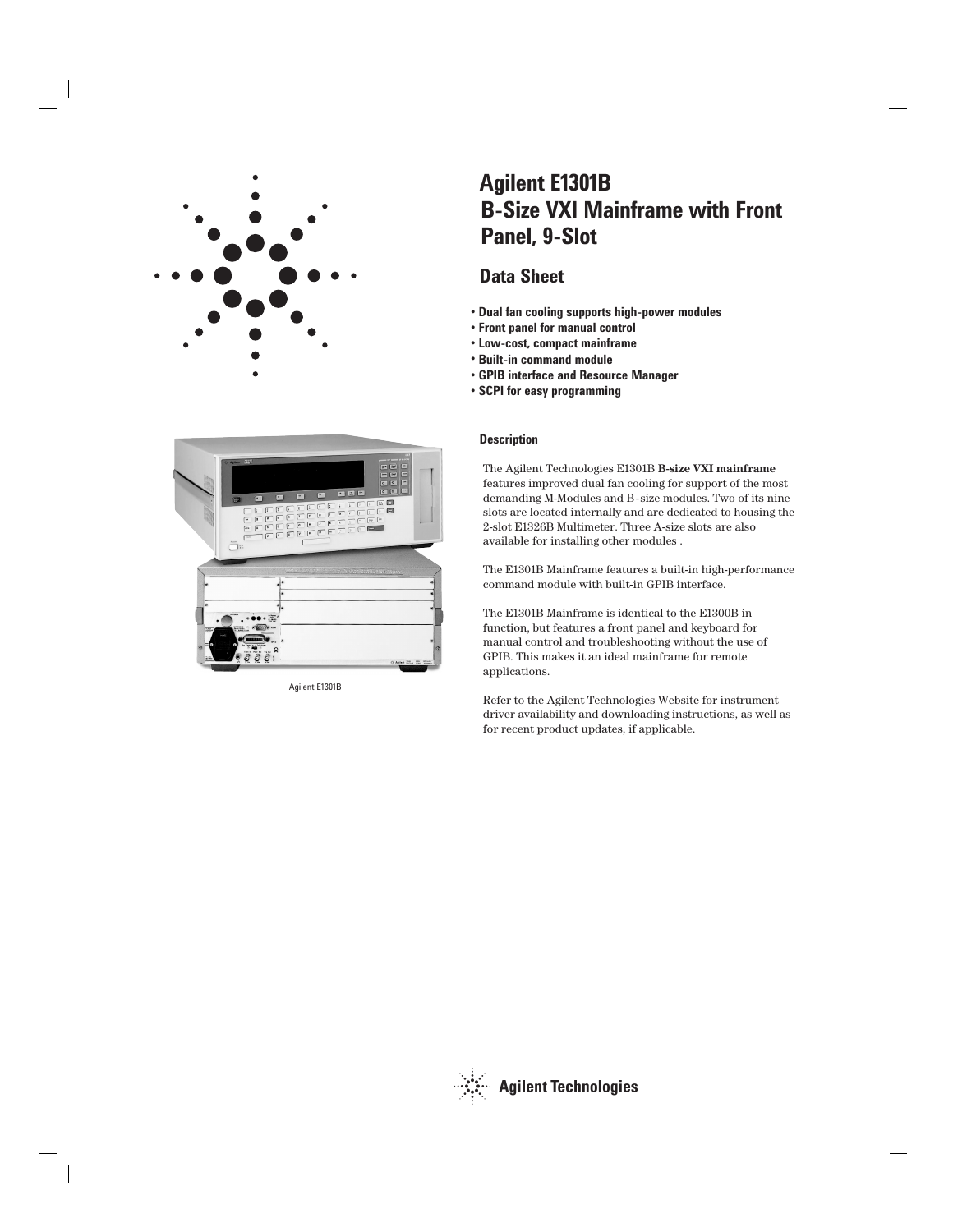#### **Optional Features**

The E1301B Mainframe offers 1 or 2 MB non-volatile memory for program and data storage.

### **Air Flow and Power Supply Serviceability**

• Power Input and cooling air intake through the right side

• Cooling air exhaust through the left side

#### **Product Specifications**

| <b>Mechanical Specifications</b> |               |        |
|----------------------------------|---------------|--------|
|                                  | mm            | inches |
| Height without bottom feet:      | 177           | 6.97   |
| Height with bottom feet:         | 189           | 7.44   |
| Width:                           | 426           | 16.75  |
| Depth:                           | 510           | 20.1   |
| Depth with terminal blocks:      | 569           | 22.38  |
| Weight:                          | 7.8 kg/17 lbs |        |

**Power Specifications**

#### **Power output:**

The power supply generates backplane logic signals ACFAIL\* and SYSRESET\* in full compliance with the VXI Specification, Revision 1.4.

| dc Output Voltage | <b>PK Current I<sub>MP</sub></b> |
|-------------------|----------------------------------|
| $+5V:$            | 12.2A                            |
| $+12V:$           | 4.6A                             |
| $-12$ V:          | 0.9A                             |
| Usable power:     | 120 W maximum at 40° C           |

## **Power Supply Protection**

All outputs are protected from over-temperature, overvoltage, over-current, and short-to-ground.

#### **Power Input**

**Input frequency:** 50 Hz to 400 Hz

**Input voltage:** 115 Vac to 230 Vac (250 V max)

#### **Cooling**

**Temperature rise:** 10° C (through the module for a 25 W module with typical density)

#### **Environmental and Regulatory**

**Acoustic noise:** Less than 40 dBA sound pressure at bystander position (measured 1 m. in front of product per DIN 45635T.1)

#### **General Specifications**

|                                 | $I_{MP}$ (A) | $I_{MD}$ (A)                                     |
|---------------------------------|--------------|--------------------------------------------------|
| <b>Available Current</b>        |              |                                                  |
| Air flow liter/s:               |              | n/a                                              |
| $\Delta$ P mm H <sub>2</sub> 0: |              | n/a                                              |
| Watts/slot:                     |              | 25 W (10° C rise)                                |
| Cooling/Slot                    |              |                                                  |
| <b>VXI buses:</b>               |              | none                                             |
| <b>Shared memory:</b>           |              | n/a                                              |
| <b>Connectors:</b>              |              | P1                                               |
| Slots:                          |              | 9 (7 external, 2 internal, 3 external<br>A-size) |
| Size:                           |              | B                                                |
| Data transfer bus:              |              | 16 bits                                          |
| <b>VXI device type:</b>         |              | Mainframe                                        |
| <b>VXI Characteristics</b>      |              |                                                  |

|           | $N = 1$ | $N_{\rm I}$ |  |
|-----------|---------|-------------|--|
| $+5V$     | 50.00   | 3.50        |  |
| $+12V:$   | 8.00    | 1.50        |  |
| $-12V$    | 4.00    | 0.50        |  |
| $+24 V:$  | 0       | 0           |  |
| $-24$ V:  | 0       | 0           |  |
| $-5.2 V:$ | 0       | 0           |  |
| $-2V:$    |         | 0           |  |
|           |         |             |  |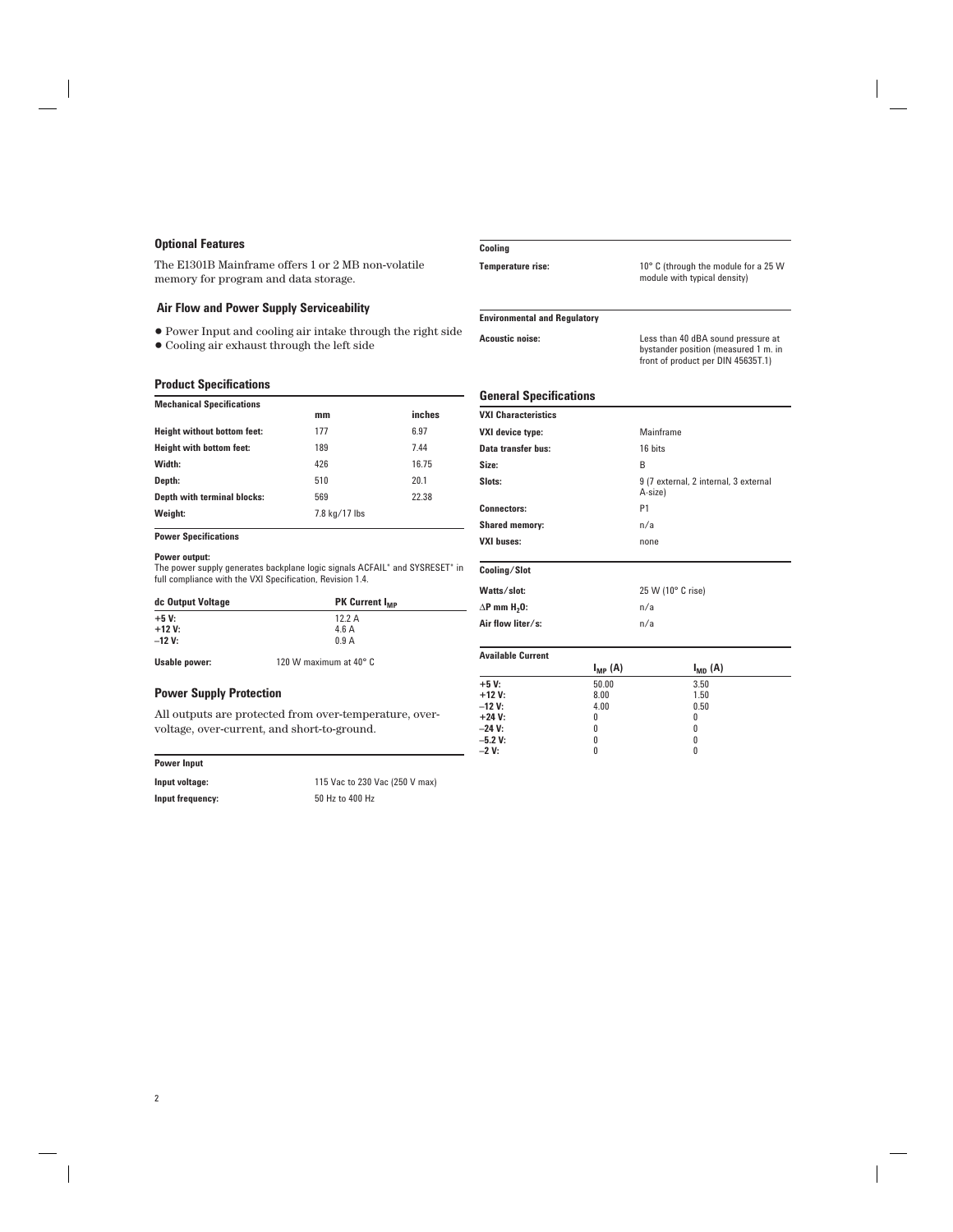# **Rack-Mounting Details**

# Configuration Checklist

**Option 909 rack-mount**

Find the column (A, B, or C) that contains the desired rackmounting components, then follow the column down for ordering information.

| <b>Recommended Configurations</b>                      |   |   |   |                       |
|--------------------------------------------------------|---|---|---|-----------------------|
|                                                        | А | в | C |                       |
| Rack-mount:                                            |   |   |   |                       |
| Handles:                                               |   |   |   |                       |
| <b>Rails and flanges:</b>                              |   |   |   |                       |
| <b>You Need to Order</b>                               |   |   |   | For reorders use part |
|                                                        | А | в | C | number                |
| Option 907 handle kit:<br><b>Option 908 rack-mount</b> |   |   |   | 5062-3900             |

**rails/flanges:** • **• •** E1300-80908

**rail/flanges/handles:** • E1300-80909

| <b>Description</b> |  |  |
|--------------------|--|--|

**Ordering Information**

| <b>Description</b>                                                                                 | Product No.       |
|----------------------------------------------------------------------------------------------------|-------------------|
| 9-Slot, B-Size VXI Mainframe w/Front Panel                                                         | E1301B            |
| E1326B Multimeter Installed Internally                                                             | E1301B 009        |
| 512 KB Nonvolatile Memory Installed                                                                | E1301B 010        |
| 1 MB Nonvolatile Memory Installed*                                                                 | E1301B 011        |
| 2 MB Nonvolatile Memory Installed                                                                  | E1301B 012        |
| Front Handle Kit for E1301B Mainframe                                                              | E1301B 907        |
| Rack-Mount Flanges and Rails for E1301B                                                            | E1301B 908        |
| Rack-Mount Flanges, Handles and Rails                                                              | E1301B 909        |
| Germany-German Localization                                                                        | E1301B ABD        |
| <b>France-French Localization</b>                                                                  | <b>E1301B ABF</b> |
| Japan-Japanese Localization                                                                        | E1301B ABJ        |
| Italy-Italian Localization                                                                         | E1301B ABZ        |
| <b>ANSI Z540 Compliant Calibration</b>                                                             | E1301B A6J        |
| 3 yr. Retn. to Agilent to 1 yr. OnSite Warr.                                                       | E1301B W01        |
| Cover Parts Kit                                                                                    | E1300-06102       |
| Field Install Kit 512 K Memory                                                                     | E1300-80002       |
| Field Install Kit 1 Mbyte Memory                                                                   | E1300-80003       |
| Internal Installation Kit for E1326B DVM                                                           | E1326-80004       |
| <b>Kit-Binding Post</b>                                                                            | E1326-80005       |
| Firmware Update to A.07 w/o IBASIC                                                                 | E1300-80070       |
| Rack Mount Kit w/Rails                                                                             | E1300-80908       |
| Rack Mount & Handle Kit                                                                            | E1300-80909       |
| Service Manual                                                                                     | E1300-90015       |
| *Option 011 is required if you are using the E1313A.<br>$\mathbf{r}$ , and the set of $\mathbf{r}$ |                   |

However, Option 012 is recommended.